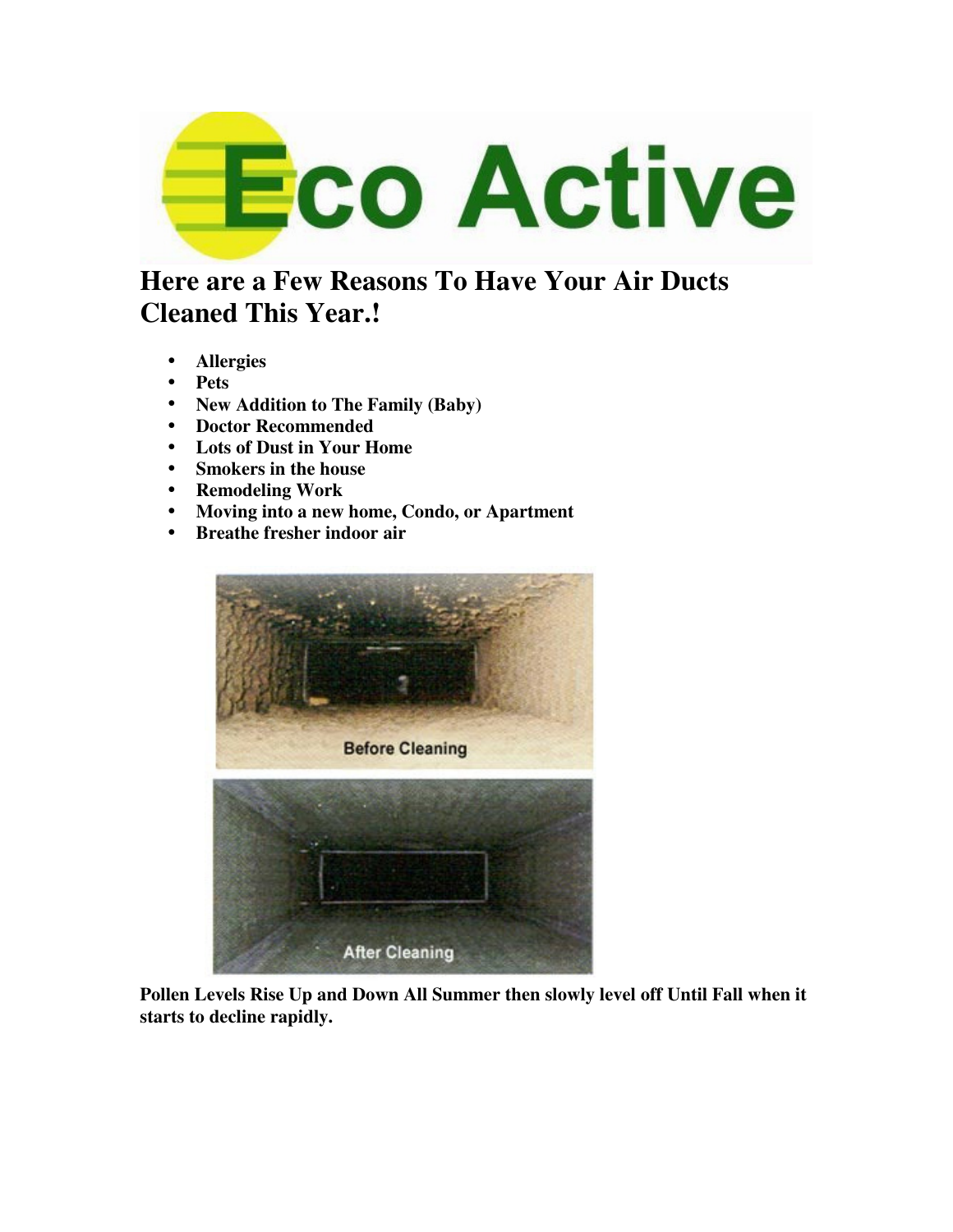# **Eco Active**

# **Why Duct Cleaning?**

**Many people are becoming aware of the problems of indoor air pollution. Today's houses are more airtight and contain more synthetic materials in furnishings, carpets and building materials that can cause unhealthy indoor air. Lots of companies are marketing products and services intended to improve our indoor air quality. One business sector is duct cleaning.** 

*Duct cleaning* **refers to the cleaning of heating and cooling components of forced air systems. This includes the supply and return air ducts and registers, grills and diffusers, heat exchangers and heating and cooling coils, condensate drains (drip pans), fan motor and housing and the air handling unit housing.** 

## *When Should Ducts be Cleaned?*

**Water in ducts. If you have the presence of any water in your ducts, mold growth may become a health issue. The first thing to do is solve the water problem by determining how it is getting into the system, and fixing that problem. Clean and disinfect the affected area and then clean the rest of the system.**

**Construction. If you are moving into a new home, or have recently remodeled. Often sawdust, drywall dust and other construction debris (lunch bags, pop cans) makes its way into the ducting and should be removed before operating the system.**

**Furnace air flow issues. If you are having furnace airflow problems. There could be significant blockages in the system that when removed could increase airflow. Cleaning debris out is much less expensive than re-routing ducts to try to increase flow.** 

**Visual inspection. If you can visually see debris or accumulated dust buildup in the ducts**. **Having small children who delight in hiding little toys and other treasures down a register, or having pets that shed hair regularly, can both contribute to this problem.**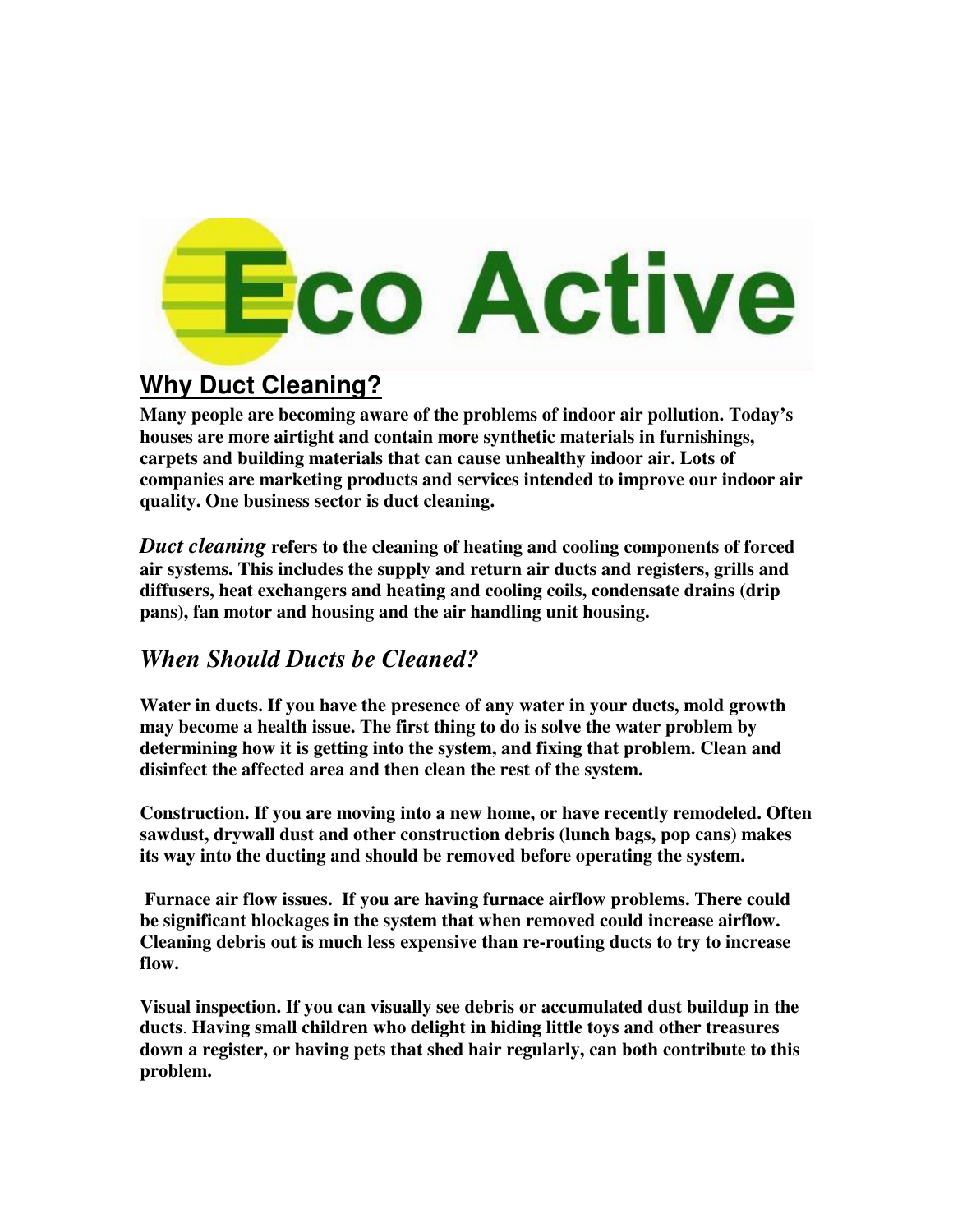**Pests. If ducts become infested with rodents or insects they should be cleaned and disinfected to remove the bacterial hazards caused by this infestation.** 

**Pets. Pets shed a tremendous amount of fur or hair, that end in the air ducts of your home causing air flow problems and even cooling of heated air.** 



## *What Can Duct Cleaning Do For You?*

**A thorough duct and system cleaning will remove the dust, debris, paperclips, toys, pet hair and whatever else has gotten into the system.** 

**A thorough duct and system cleaning will increase indoor air quality, increase air flow of the air handling system, making your heating and cooling equipment more efficient and longer lasting.** 

**The inside of the ducts should look shiny and bright, similar to when the system was new. Many people like to know that this system is as clean as they keep the rest of the house.** 

**Duct cleaners affiliated with heating, cooling and insulation companies can often provide a thorough system check and tune-up along with the cleaning.** 

### *Some Maintenance Tips:*

**High efficiency filter. Prevent dirt from entering the system. Use the highest efficiency filter recommended by the furnace manufacturer and change it regularly. Check it monthly for dust build-up.** 

**Avoid moisture. Prevent ducts from getting wet. Controlling moisture in the ducts is the best way to prevent biological growth. Condensation caused by poorly insulated heating ducts is a primary contributor to moisture in the system. Make sure ducts are sealed and insulated in all the non-heated spaces they cross through (attics, crawl spaces).**